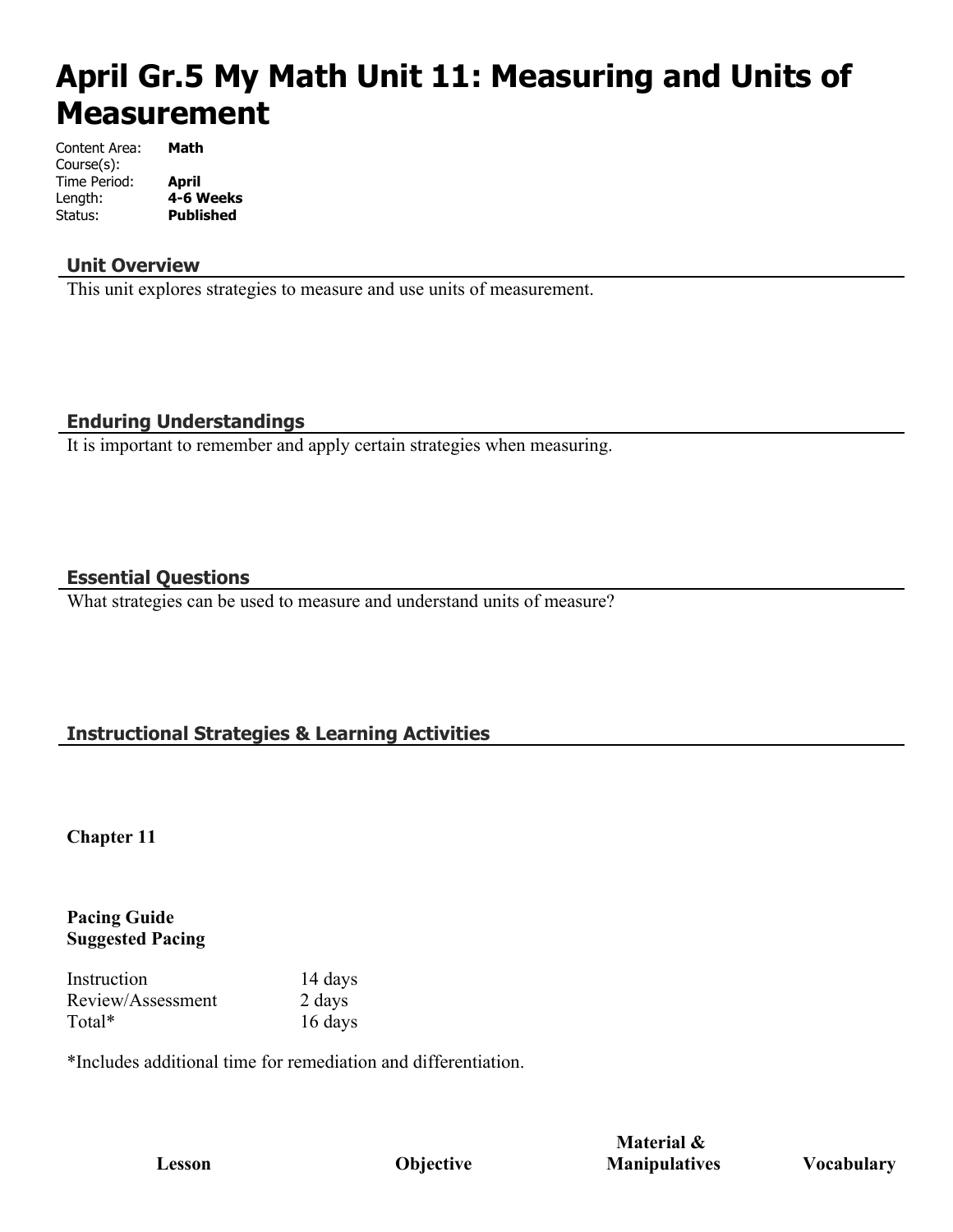| Lesson 1 <i>pp.</i> 801-806<br>Hands On: Measure with a<br><b>Ruler</b>                                      | Measure length to the nearest half $\cdot$ inch rulers<br>inch and quarter inch.                    | • paper clips<br>· classroom objects                      | length<br>inch                                                |
|--------------------------------------------------------------------------------------------------------------|-----------------------------------------------------------------------------------------------------|-----------------------------------------------------------|---------------------------------------------------------------|
| Lesson 2 pp. 807-812<br><b>Convert Customary Units of within the customary system.</b><br>Length             | Convert measurements of length                                                                      | • inch rulers<br>· classroom objects                      | customary system<br>foot<br>inches<br>yard<br>mile<br>convert |
| Lesson 3 pp. $813 - 818$<br><b>Problem-Solving</b><br><b>Investigation: Use Logical</b><br><b>Reasoning</b>  | Solve problems by using logical<br>reasoning.                                                       |                                                           |                                                               |
| Lesson 4 pp. $819 - 824$<br><b>Hands On: Estimate and</b><br><b>Measure Weight</b>                           | Estimate the weight of objects and • balances<br>use a balance to measure the<br>weight of objects. | • ounce weights<br>• pound weights<br>· classroom objects | weight<br>ounces<br>pounds                                    |
| Lesson 5 <i>pp.</i> 825-830<br>Convert Customary Units of within the customary system.<br>Weight             | Convert measurements of weight • Internet access                                                    |                                                           | weight<br>pound<br>ounces<br>ton                              |
| <b>Check My Progress</b><br>Lesson 6 pp. 833-838<br><b>Hands On: Estimate and</b><br><b>Measure Capacity</b> | Estimate and measure the capacity • cup, pint, quart, and<br>of liquids.                            | gallon containers<br>• water                              | capacity<br>pints<br>cups<br>gallons                          |
| Lesson 7 pp. 839-844<br><b>Convert Customary Units of within the customary system.</b><br>Capacity           | Convert measurements of capacity • cup, pint, quart, and                                            | gallon containers<br>• water                              | capacity<br>pint<br>cup<br>quart<br>fluid ounce<br>gallon     |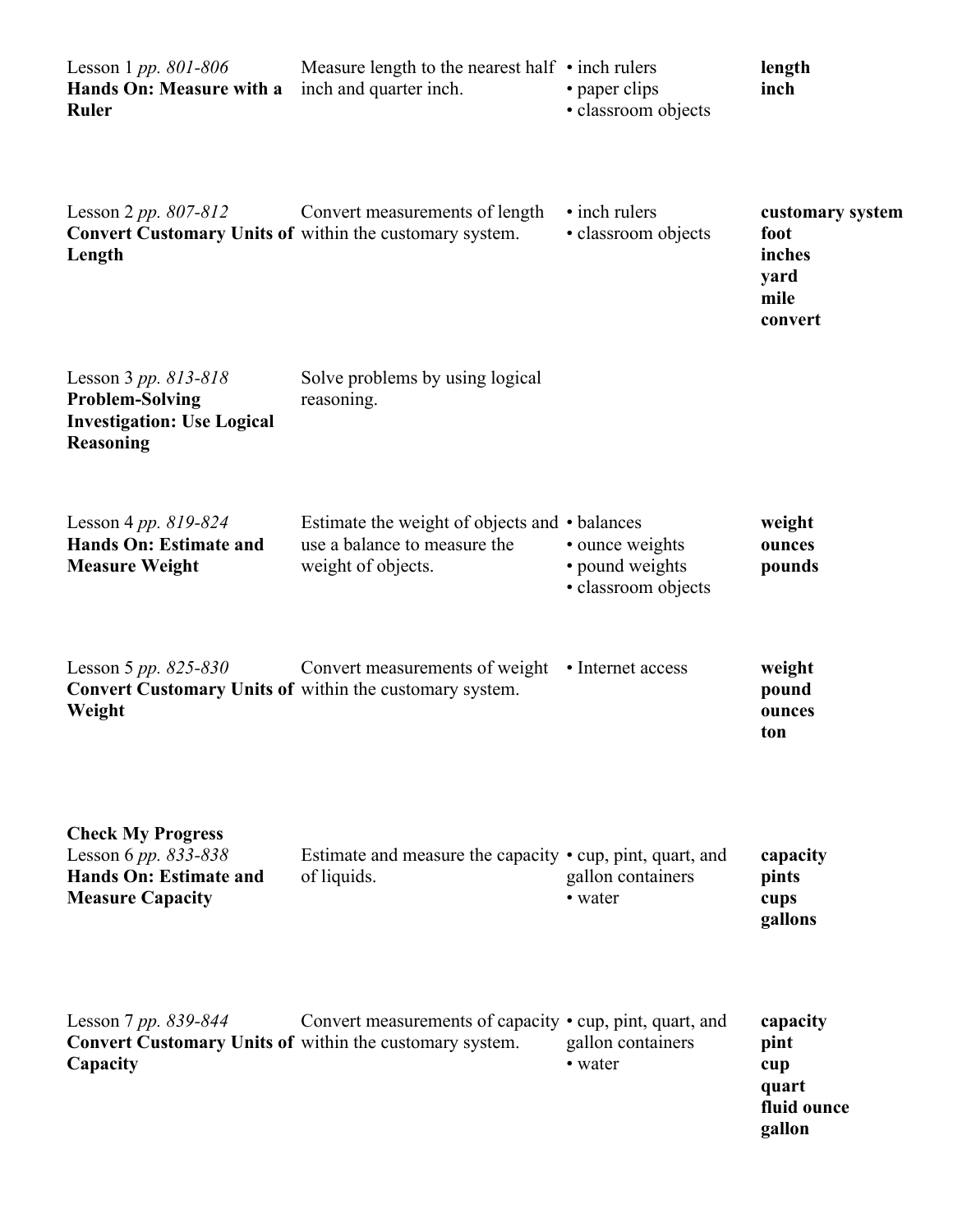| Lesson 8 pp. $845 - 850$<br><b>Display Measurement Data</b><br>on a Line Plot                                    | Display measurement data in<br>fractions of a unit on a line plot<br>and solve real-world problems. | • number lines<br>• bar diagrams                            | fair share                                                      |
|------------------------------------------------------------------------------------------------------------------|-----------------------------------------------------------------------------------------------------|-------------------------------------------------------------|-----------------------------------------------------------------|
| Lesson 9 pp. $851 - 856$<br><b>Hands On: Metric Rulers</b>                                                       | Measure the length of objects to<br>the nearest centimeter and<br>millimeter.                       | • inch rulers<br>• centimeter rulers<br>· classroom objects | centimeter<br>millimeter                                        |
| Lesson 10 pp. $857 - 862$<br><b>Convert Metric Units of</b><br>Length                                            | Convert measurements of length<br>within the metric system.                                         | • centimeter rulers<br>• metersticks                        | metric system<br>centimeter<br>millimeter<br>meter<br>kilometer |
| <b>Check My Progress</b><br>Lesson 11 pp. 865-872<br><b>Hands On: Estimate and</b><br><b>Measure Metric Mass</b> | Estimate the mass of objects and<br>use a balance to measure the mass<br>of objects.                | • balances<br>• gram weights<br>· classroom objects         | mass<br>gram<br>kilogram                                        |
| Lesson 12 pp. $871 - 876$<br><b>Convert Metric Units of</b><br><b>Mass</b>                                       | Convert measurements of mass<br>within the metric system.                                           | • balances                                                  | mass<br>milligram<br>gram<br>kilogram                           |
| Lesson 13 pp. 877-882<br><b>Convert Metric Units of</b><br>Capacity                                              | Convert measurements of capacity • containers labeled liter liter<br>within the metric system.      | or milliliter                                               | milliliter                                                      |

**My Review and Reflect**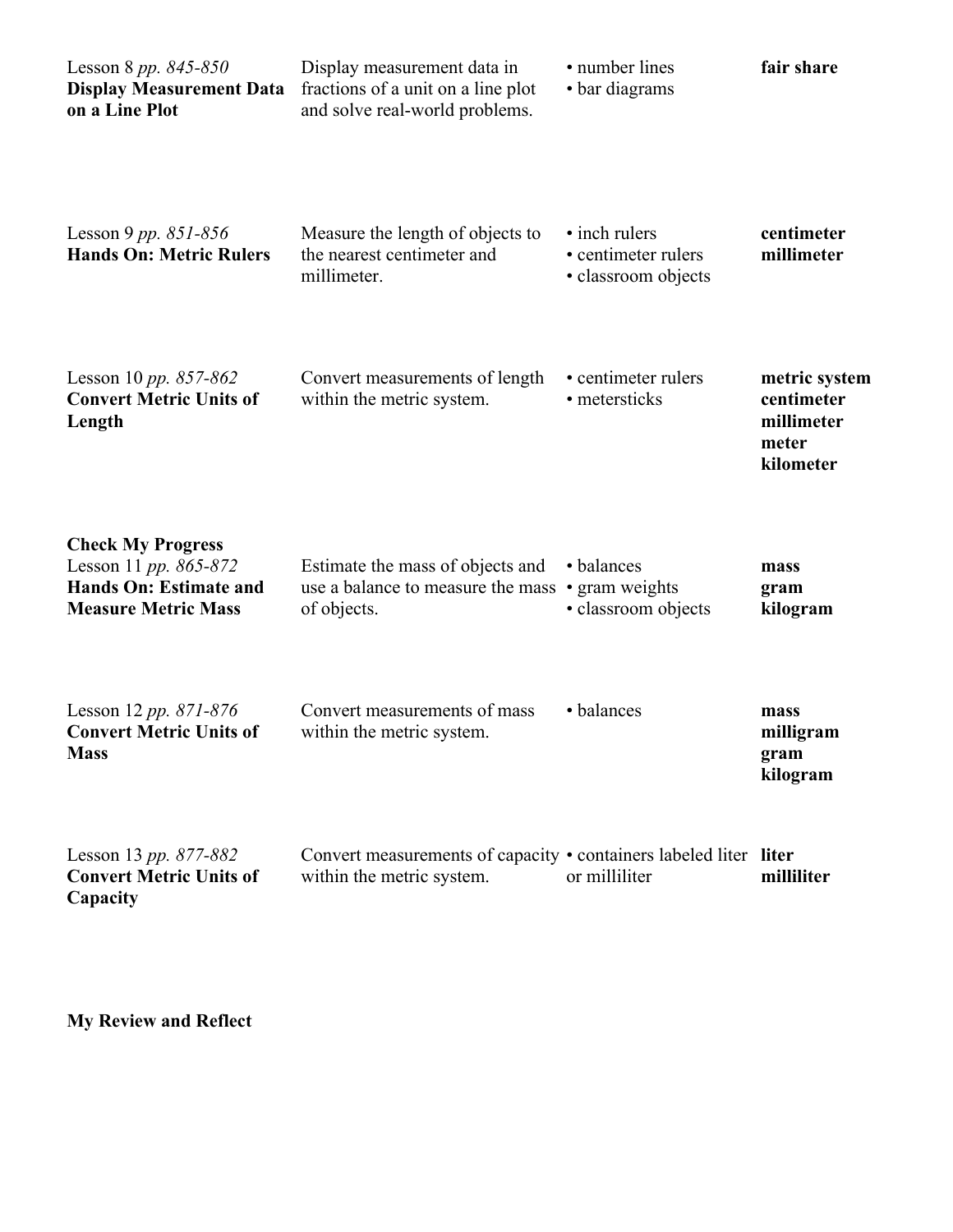## **Integration of Career Readiness, Life Literacies and Key Skills**

Students will work cooperatively to solve problems. Students will use the smartboard to enhance the learning process.

| TECH.9.4.5.DC.4      | Model safe, legal, and ethical behavior when using online or offline technology (e.g.,<br>$8.1.5.NI.2$ ).                                                                                         |
|----------------------|---------------------------------------------------------------------------------------------------------------------------------------------------------------------------------------------------|
| TECH.9.4.5.CT.4      | Apply critical thinking and problem-solving strategies to different types of problems such<br>as personal, academic, community and global (e.g., 6.1.5. Civics CM.3).                             |
| TECH.9.4.5.CT.3      | Describe how digital tools and technology may be used to solve problems.                                                                                                                          |
| <b>TECH.9.4.5.CT</b> | Critical Thinking and Problem-solving                                                                                                                                                             |
| <b>WRK.9.2.5.CAP</b> | <b>Career Awareness and Planning</b>                                                                                                                                                              |
|                      | The ability to solve problems effectively begins with gathering data, seeking resources,<br>and applying critical thinking skills.                                                                |
| WRK.9.2.5.CAP.1      | Evaluate personal likes and dislikes and identify careers that might be suited to personal<br>likes.                                                                                              |
| WRK.9.2.5.CAP.2      | Identify how you might like to earn an income.                                                                                                                                                    |
| WRK.9.2.5.CAP.3      | Identify qualifications needed to pursue traditional and non-traditional careers and<br>occupations.                                                                                              |
| WRK.9.2.5.CAP.4      | Explain the reasons why some jobs and careers require specific training, skills, and<br>certification (e.g., life guards, child care, medicine, education) and examples of these<br>requirements. |

## **Technology and Design Integration**

Students will work in cooperative groups to solve problems. Students will interact with the Smartboard to enhance the learning process.

|                   | Data can be organized, displayed, and presented to highlight relationships.                                      |
|-------------------|------------------------------------------------------------------------------------------------------------------|
| $CS.3 - 5.DA$     | Data & Analysis                                                                                                  |
| CS.3-5.8.1.5.DA.3 | Organize and present collected data visually to communicate insights gained from<br>different views of the data. |

#### **Interdisciplinary Connections**

Students will read and write throughout the unit. They will also use prior science knowledge to apply to the metric system.

| LA.RL.5.4   | Determine the meaning of words and phrases as they are used in a text, including<br>figurative language such as metaphors and similes. |
|-------------|----------------------------------------------------------------------------------------------------------------------------------------|
| LA.RI.5.10  | By the end of year, read and comprehend literary nonfiction at grade level text-complexity<br>or above, with scaffolding as needed.    |
| LA.RF.5.4   | Read with sufficient accuracy and fluency to support comprehension.                                                                    |
| LA.RF.5.4.A | Read grade-level text with purpose and understanding.                                                                                  |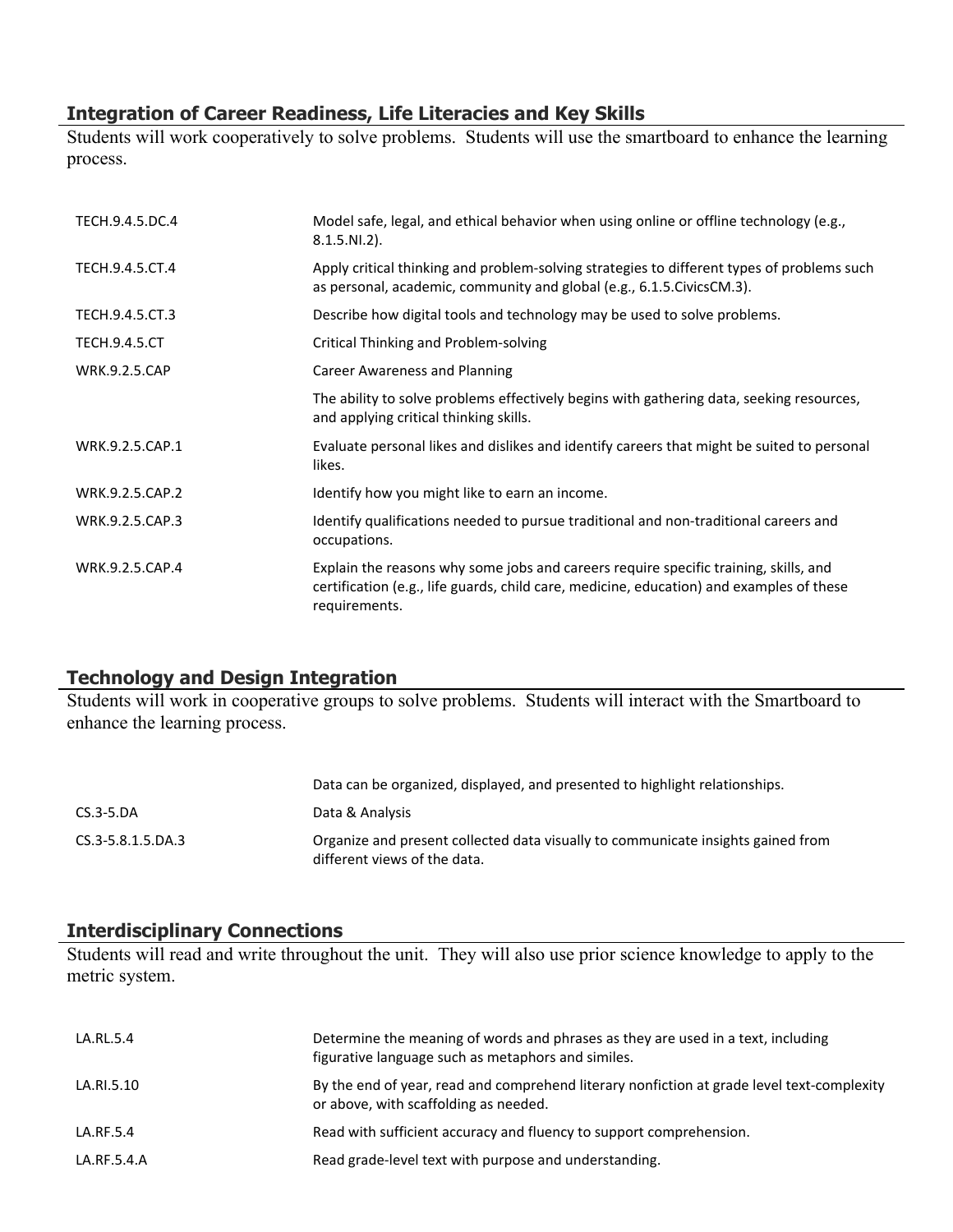#### **Differentiation**

Differentiation<sup>.</sup>

- Use of different resources to match the readiness levels of the students when working on the activities in the daily lessons.
- Respond to students' needs for reteaching, reinforcing, and extending learning.
- Use of a variety of instructional strategies to engage students in learning.
- Question prompts to promote student engagement
- Small group settings as needed for specific skills
- Use discussion to promote collaboration among students
- Integrate technology to offer varied learning experiences
- Adjust instruction based on formative tasks/assessments

# **Modifications & Accommodations**

Modifications & Accommodations:

- In class support and scaffolding based on the individual IEP's
- Independent levels on My Math and Splash Math

## **Benchmark Assessments**

Students will do Aimsweb testing for Benchmark Assessments.

#### **Formative Assessments**

Formative Assessments:

- Task completion
- Answers and discussions
- Student maps
- Bingo
- Quizzes
- Participation